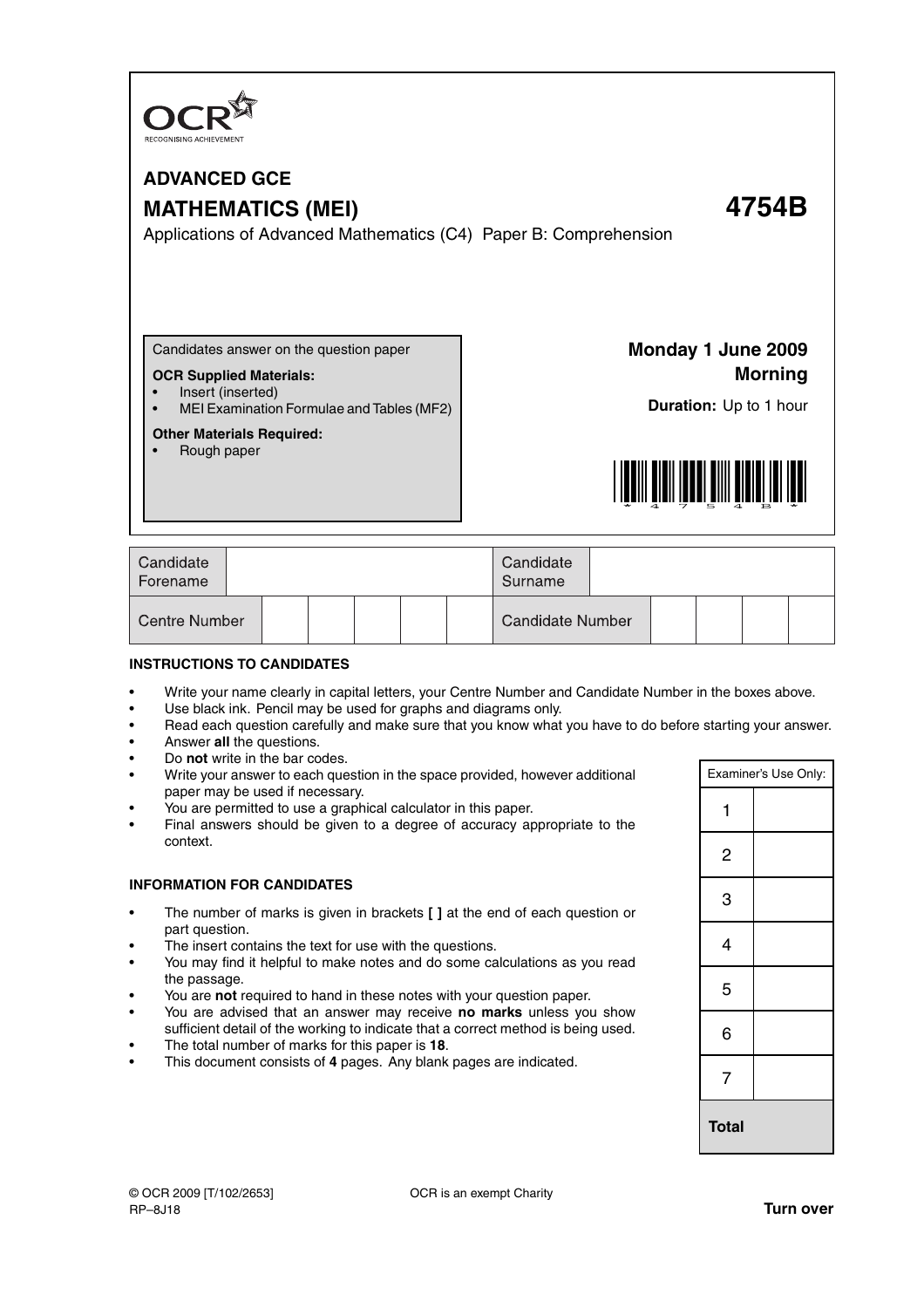| On lines 90 and 91, the article says "The average score for each player works out to be 0.25 points                                                                                             |       |
|-------------------------------------------------------------------------------------------------------------------------------------------------------------------------------------------------|-------|
| per round". Derive this figure.                                                                                                                                                                 | $[2]$ |
|                                                                                                                                                                                                 |       |
|                                                                                                                                                                                                 |       |
|                                                                                                                                                                                                 |       |
|                                                                                                                                                                                                 |       |
|                                                                                                                                                                                                 |       |
|                                                                                                                                                                                                 |       |
| Line 47 gives the inequality $b > c > d > w$ .                                                                                                                                                  |       |
| Interpret each of the following inequalities in the context of the example from the 1st World<br>War.                                                                                           |       |
| (i) $b > w$                                                                                                                                                                                     | $[1]$ |
| (ii) $c > d$                                                                                                                                                                                    | $[1]$ |
|                                                                                                                                                                                                 |       |
| (i)                                                                                                                                                                                             |       |
|                                                                                                                                                                                                 |       |
|                                                                                                                                                                                                 |       |
|                                                                                                                                                                                                 |       |
|                                                                                                                                                                                                 |       |
|                                                                                                                                                                                                 |       |
|                                                                                                                                                                                                 |       |
|                                                                                                                                                                                                 |       |
|                                                                                                                                                                                                 |       |
| Table 3 illustrates a possible game where you always co-operate. In lines 98 and 99 the article<br>says "Clearly the longer the game goes on the closer your average score approaches -2 points |       |
| per round and that of your opponent approaches 3."                                                                                                                                              |       |
| How many rounds have you played when your average score is $-1.999$ ?                                                                                                                           | $[3]$ |
|                                                                                                                                                                                                 |       |
|                                                                                                                                                                                                 |       |
|                                                                                                                                                                                                 |       |
|                                                                                                                                                                                                 |       |
|                                                                                                                                                                                                 |       |
|                                                                                                                                                                                                 |       |

 $\overline{2}$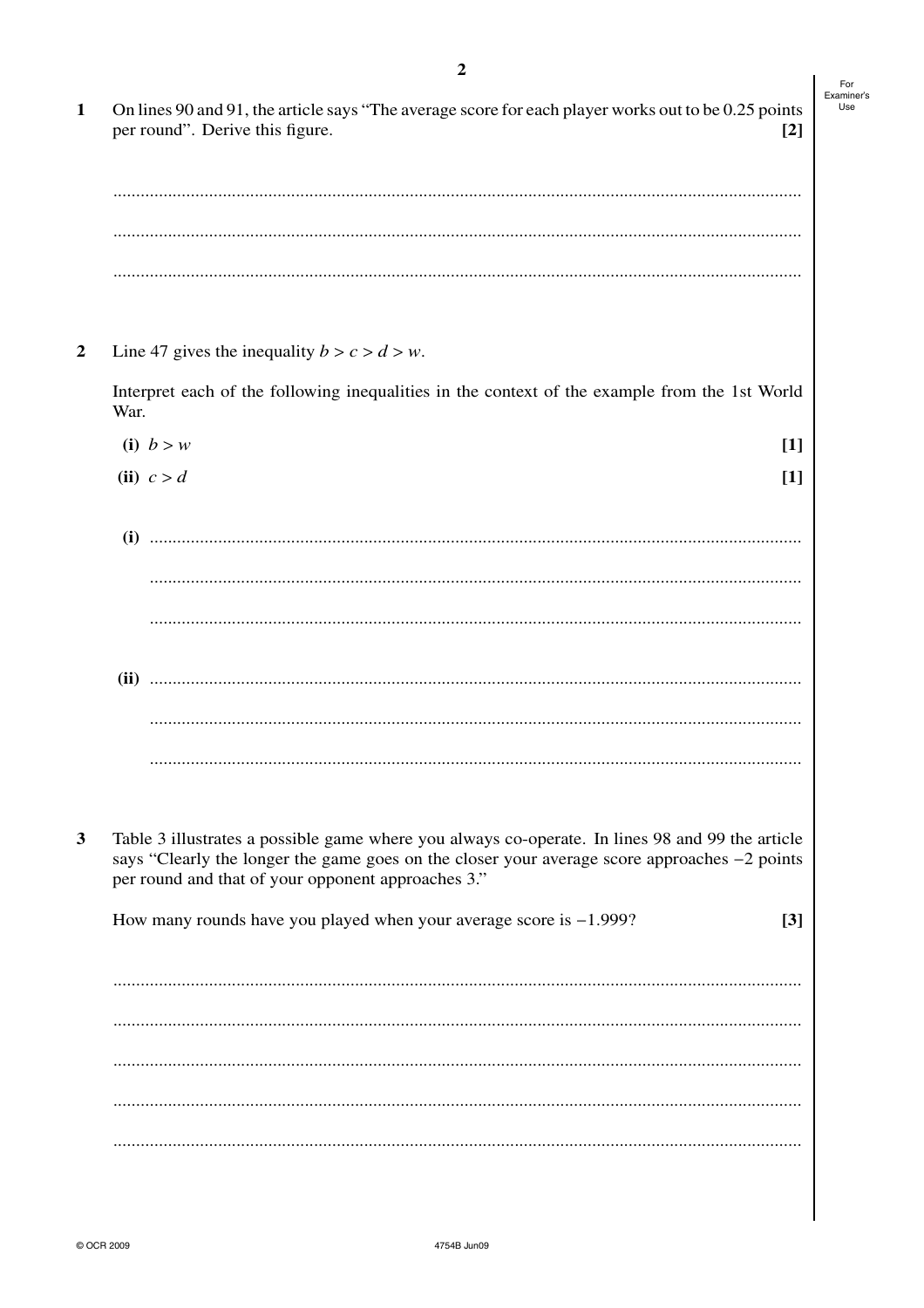4 A Prisoner's Dilemma game is proposed in which

*b* = 6,  $c = 1$ ,  $d = -1$  and  $w = -3$ .

Using the information in the article, state whether these values would allow long-term co-operation to evolve. Justify your answer. **[2]**

**3**

....................................................................................................................................................... ....................................................................................................................................................... .......................................................................................................................................................

- **5** In a Prisoner's Dilemma game both players keep strictly to a Tit-for-tat strategy. You start with C and your opponent starts with D. The scoring system of  $b = 3$ ,  $c = 1$ ,  $d = -1$  and  $w = -2$  is used.
	- **(i)** This table shows the first 8 out of many rounds. Complete the table. **[3]**

| Round          | You          | Opponent | Your score | <b>Opponent's score</b> |
|----------------|--------------|----------|------------|-------------------------|
| $\mathbf{1}$   | $\mathsf{C}$ | D        |            |                         |
| $\overline{2}$ |              |          |            |                         |
| 3              |              |          |            |                         |
| $\overline{4}$ |              |          |            |                         |
| 5              |              |          |            |                         |
| 6              |              |          |            |                         |
| 7              |              |          |            |                         |
| 8              |              |          |            |                         |
| $\ddotsc$      | $\cdots$     | $\cdots$ | $\cdots$   | .                       |

**(ii)** Find your average score per round in the long run. **[2]**

............................................................................................................................................... ............................................................................................................................................... ...............................................................................................................................................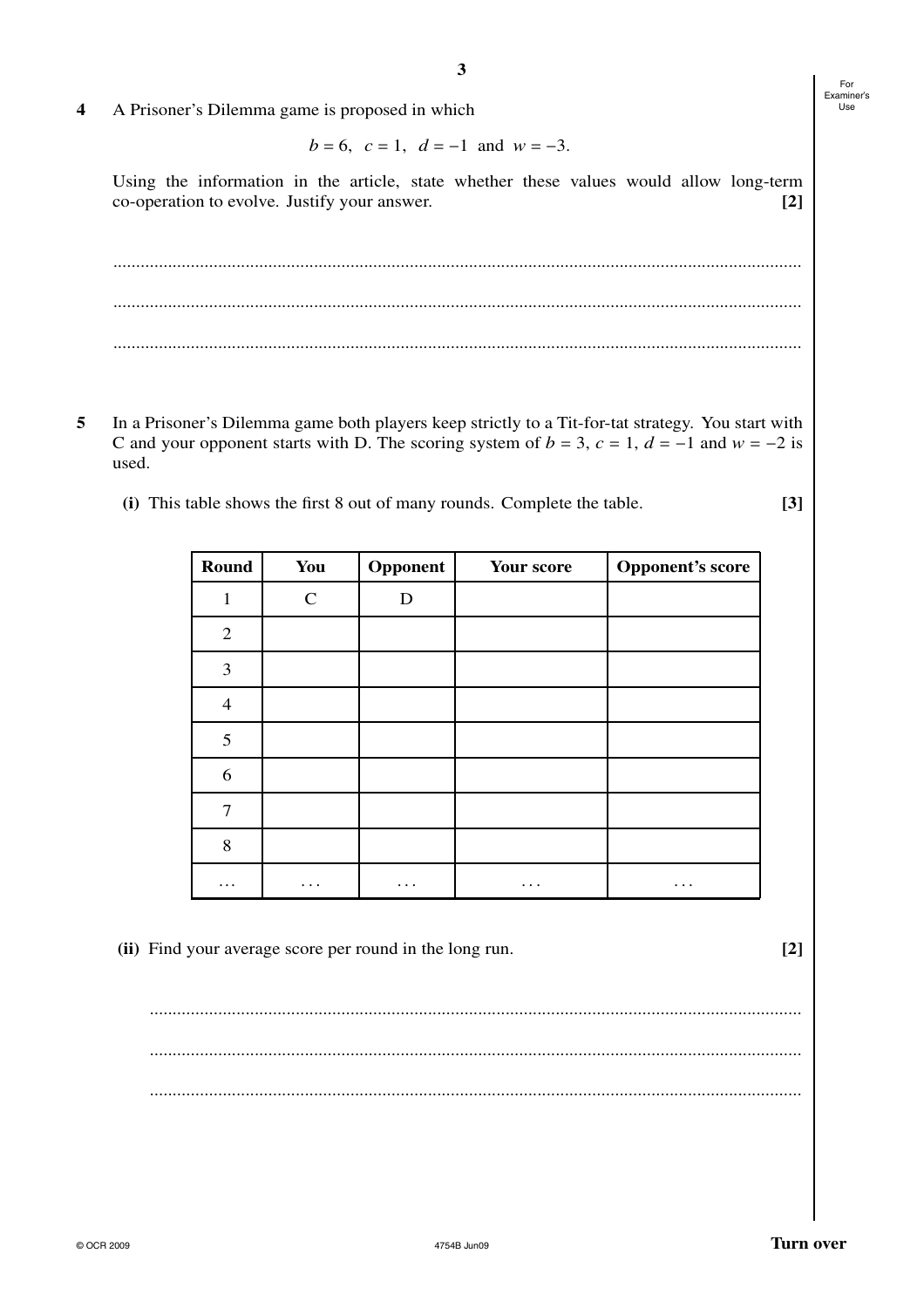| In the article, the scoring system is $b = 3$ , $c = 1$ , $d = -1$ and $w = -2$ .<br>In Axelrod's experiment, negative numbers were avoided by taking $b = 5$ , $c = 3$ , $d = 1$ and $w = 0$ .<br>State the effect this change would have on<br>(i) the players' scores,<br>(ii) who wins.<br>Two companies, X and Y, are the only sellers of ice cream on an island. They both have a market<br>share of about 50%. Although their ice cream is much the same, both companies spend a lot of<br>money on advertising.<br>(i) What agreement might the companies reach if they decide to co-operate? | $[1]$<br>$[1]$ |
|-------------------------------------------------------------------------------------------------------------------------------------------------------------------------------------------------------------------------------------------------------------------------------------------------------------------------------------------------------------------------------------------------------------------------------------------------------------------------------------------------------------------------------------------------------------------------------------------------------|----------------|
|                                                                                                                                                                                                                                                                                                                                                                                                                                                                                                                                                                                                       |                |
|                                                                                                                                                                                                                                                                                                                                                                                                                                                                                                                                                                                                       |                |
|                                                                                                                                                                                                                                                                                                                                                                                                                                                                                                                                                                                                       |                |
|                                                                                                                                                                                                                                                                                                                                                                                                                                                                                                                                                                                                       |                |
|                                                                                                                                                                                                                                                                                                                                                                                                                                                                                                                                                                                                       |                |
|                                                                                                                                                                                                                                                                                                                                                                                                                                                                                                                                                                                                       |                |
|                                                                                                                                                                                                                                                                                                                                                                                                                                                                                                                                                                                                       |                |
|                                                                                                                                                                                                                                                                                                                                                                                                                                                                                                                                                                                                       |                |
|                                                                                                                                                                                                                                                                                                                                                                                                                                                                                                                                                                                                       |                |
|                                                                                                                                                                                                                                                                                                                                                                                                                                                                                                                                                                                                       | $[1]$          |
|                                                                                                                                                                                                                                                                                                                                                                                                                                                                                                                                                                                                       |                |
|                                                                                                                                                                                                                                                                                                                                                                                                                                                                                                                                                                                                       |                |
| (ii) What advantage would a company hope to gain by 'defecting' from this agreement?                                                                                                                                                                                                                                                                                                                                                                                                                                                                                                                  | $[1]$          |
|                                                                                                                                                                                                                                                                                                                                                                                                                                                                                                                                                                                                       |                |
|                                                                                                                                                                                                                                                                                                                                                                                                                                                                                                                                                                                                       |                |
|                                                                                                                                                                                                                                                                                                                                                                                                                                                                                                                                                                                                       |                |



#### **Copyright Information**

OCR is committed to seeking permission to reproduce all third-party content that it uses in its assessment materials. OCR has attempted to identify and contact all copyright holders whose work is used in this paper. To avoid the issue of disclosure of answer-related information to candidates, all copyright acknowledgements are reproduced in the OCR Copyright Acknowledgements Booklet. This is produced for each series of examinations, is given to all schools that receive assessment material and is freely available to download from our public website (www.ocr.org.uk) after the live examination series.

If OCR has unwittingly failed to correctly acknowledge or clear any third-party content in this assessment material, OCR will be happy to correct its mistake at the earliest possible opportunity.

For queries or further information please contact the Copyright Team, First Floor, 9 Hills Road, Cambridge CB2 1PB.

OCR is part of the Cambridge Assessment Group; Cambridge Assessment is the brand name of University of Cambridge Local Examinations Syndicate (UCLES), which is itself a department of the University of Cambridge.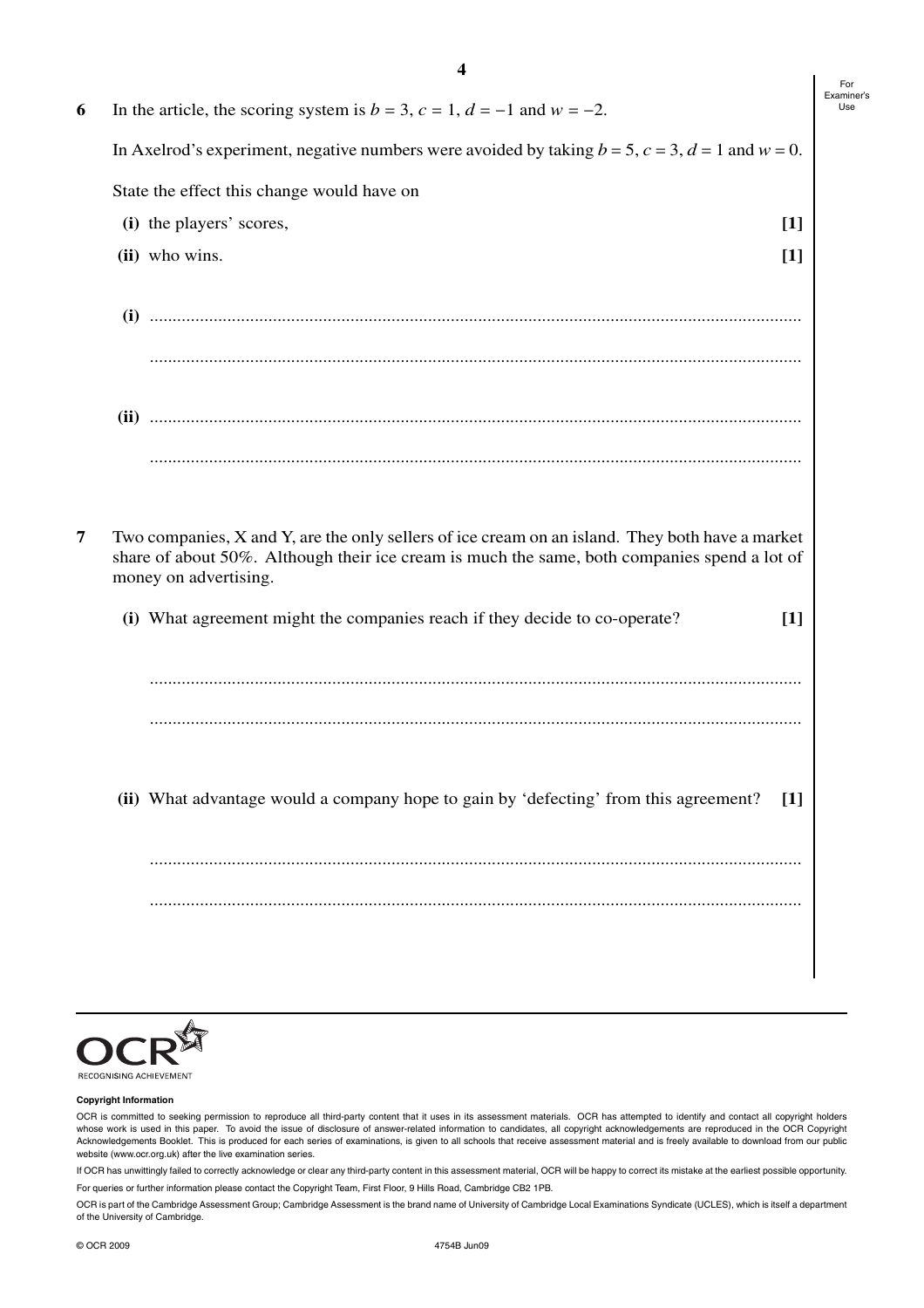

# **ADVANCED GCE MATHEMATICS (MEI) 4754B**

Applications of Advanced Mathematics (C4) Paper B: Comprehension INSERT

**Monday 1 June 2009 Morning**

**Duration:** Up to 1 hour



#### **INSTRUCTIONS TO CANDIDATES**

This insert contains the text for use with the questions.

#### **INFORMATION FOR CANDIDATES**

• This document consists of **8** pages. Any blank pages are indicated.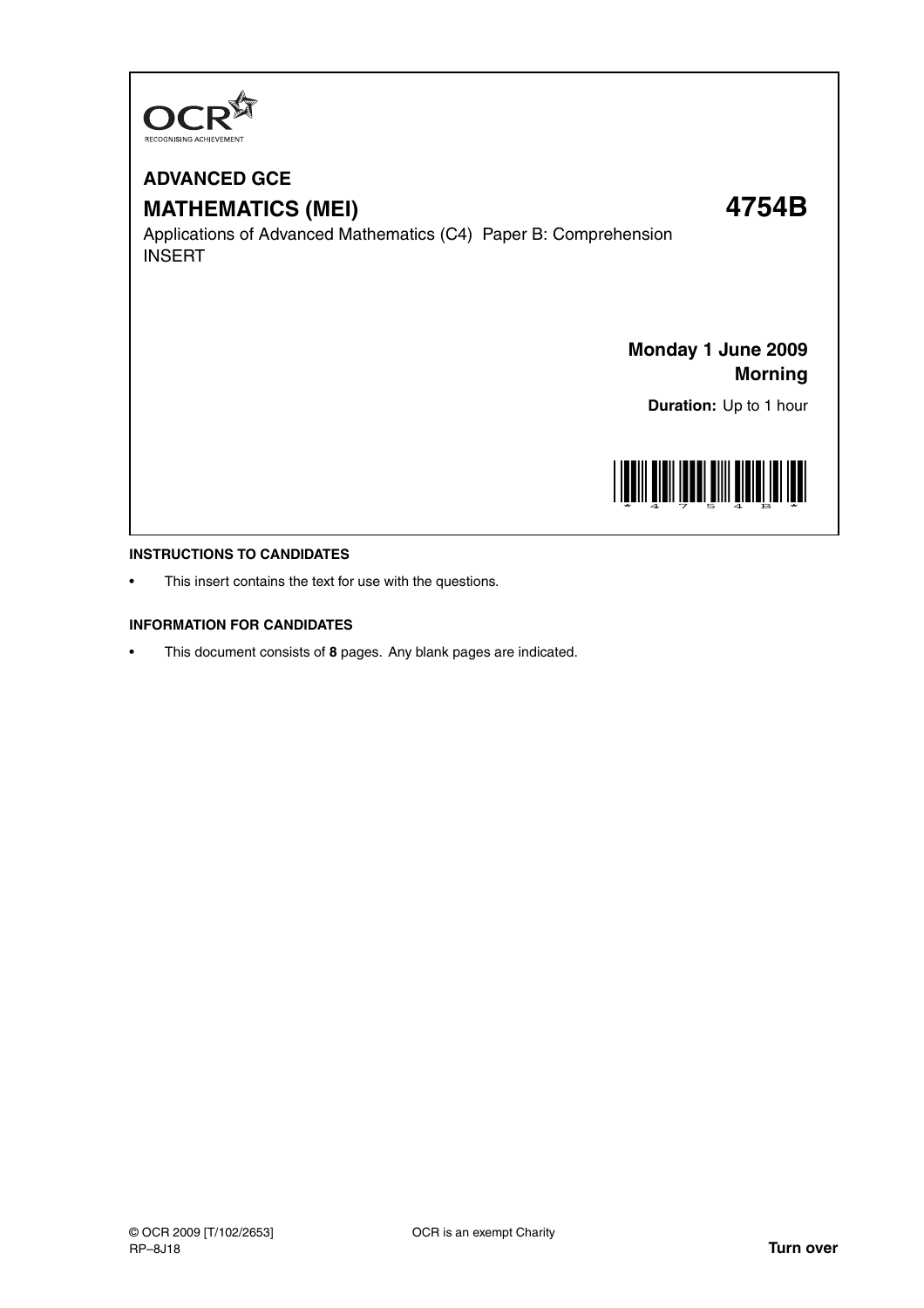## **The Prisoner's Dilemma**

#### **Introduction**

During the 1st World War a curious sort of truce often occurred between the two sides. Between fierce battles there were long periods when nothing much happened; the soldiers were living in trenches quite close to the enemy and, without any conversations taking place, understandings often 5 arose that they would not shoot at each other. A British officer visiting the front line was horrified by what he saw.

*I was astonished to observe German soldiers walking about within rifle range behind their own line. Our men appeared to take no notice. I privately made up my mind to do away with that sort of thing … ; such things should not be allowed. These people evidently did not know there was a* 10 *war on. Both sides apparently believed in the policy of 'live and let live'.*

This did not mean that the soldiers on the two sides had become friends. They did not know each other and they certainly would shoot to kill when the next major battle occurred, but in the meantime co-operation was a better policy.

How could such behaviour arise spontaneously? This article looks at a mathematical model that 15 describes it and allows it to be simulated.

What happened across the trenches of the 1st World War is just one example of a general situation in which opposing groups, between whom there is no mutual trust or friendship, nonetheless find it beneficial to co-operate. Other examples include an arms race between two countries and commercial competition between companies. Another situation arises when each of two suspects 20 is offered a lighter prison sentence in exchange for giving information against the other; this has given rise to the general name 'The Prisoner's Dilemma' for all such situations.

### **Modelling the situation**

Imagine the situation in the 1st World War. On any occasion the soldiers on each side had two options. 25

- They could 'co-operate' with the other side by not shooting. (Option C)
- **•** They could 'defect' by breaking the agreement and shooting. (Option D)

So between the two sides, there were four possibilities as shown in Table 1.

|                    | Side 2 co-operates | Side 2 defects |
|--------------------|--------------------|----------------|
| Side 1 co-operates | $C_{\rm C}$        | C D            |
| Side 1 defects     | D C                |                |

| ını<br>н |  |
|----------|--|
|----------|--|

The 'benefits' and 'costs' to each side of these different situations may be described as follows.

- In the situation CC, the two sides co-operate and they both benefit; no one gets shot (and 30) so killed or injured).
- In the situation DD, both sides defect and shoot at each other. There is a cost to both sides because some of their soldiers get shot.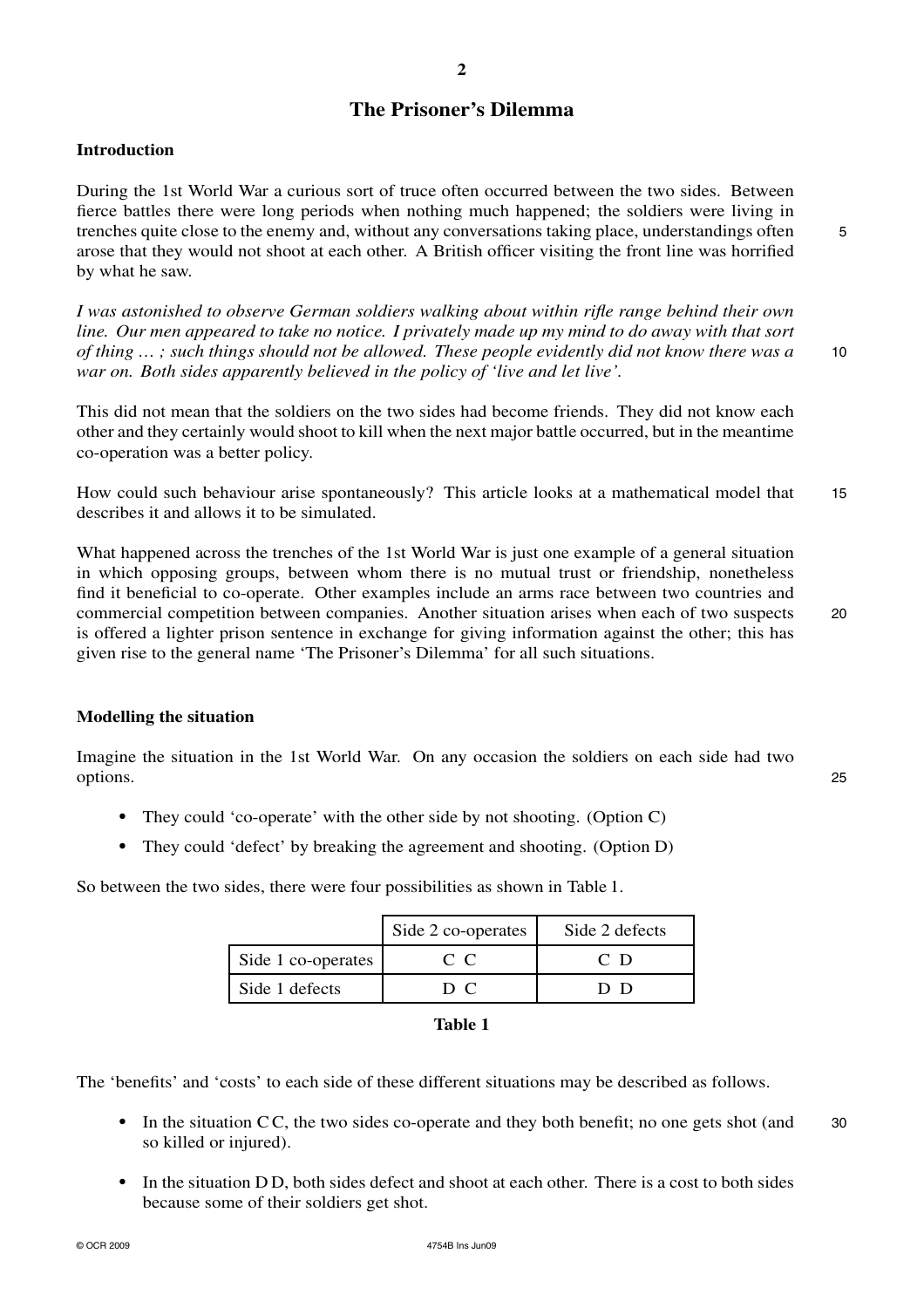some of the enemy soldiers. This is of short-term benefit to Side 1 by advancing the war 35 effort; in contrast, Side 2 pays the cost of losing some soldiers.

• In the situation D C, Side 1 unexpectedly defects by breaking the agreement and shooting

**3**

• The fourth situation CD is the mirror image of DC. In this case there is a cost to Side 1 because some of their soldiers are shot, and there is a short-term benefit to Side 2.

There are thus four possible levels of benefit that may be modelled as follows.

Both sides **c**o-operate (CC). Each benefits by *c* units. 40

Both sides **d**efect (D D). Each benefits by *d* units, where *d* is negative.

One side co-operates and the other defects (DC or CD):

the defecting side benefits by *b* units from **b**reaking the agreement and the cooperating side, for whom this is the **w**orst possible outcome, benefits by *w* units, where *w* is negative. 45

The situation being modelled means that

$$
b > c > d > w.
$$

#### **Turning the model into a game**

This model has been the subject of extensive study, using the technique of turning it into a game. There are two players and, at each turn, they declare C (co-operate) or D (defect) at the same time as 50 each other. In this article the various benefits are set as the following values, although other values are commonly used.

When both players co-operate (CC), each scores 1 point:  $c = 1$ .

When both players defect (DD), each scores  $-1$  point:  $d = -1$ .

When one player co-operates and the other defects  $(D C or C D)$ , the player who co-operates 55 scores  $-2$  points:  $w = -2$ . The defecting player benefits by 3 points:  $b = 3$ .

This raises two questions.

- What is a good strategy for the game?
- What, if anything, does the game tell us about human behaviour?

#### **Playing a single round** 60

Imagine that you are one of the two players. Start with the case when there is only a single round of the game. It is possible to apply simple logic to this situation. Remember that both players declare at the same moment.

The other player is going to declare either C or D.

Take first the case when the other player declares C. 65

If you declare C, you score 1 point.

If you declare D, you score 3 points.

So you are better to declare D.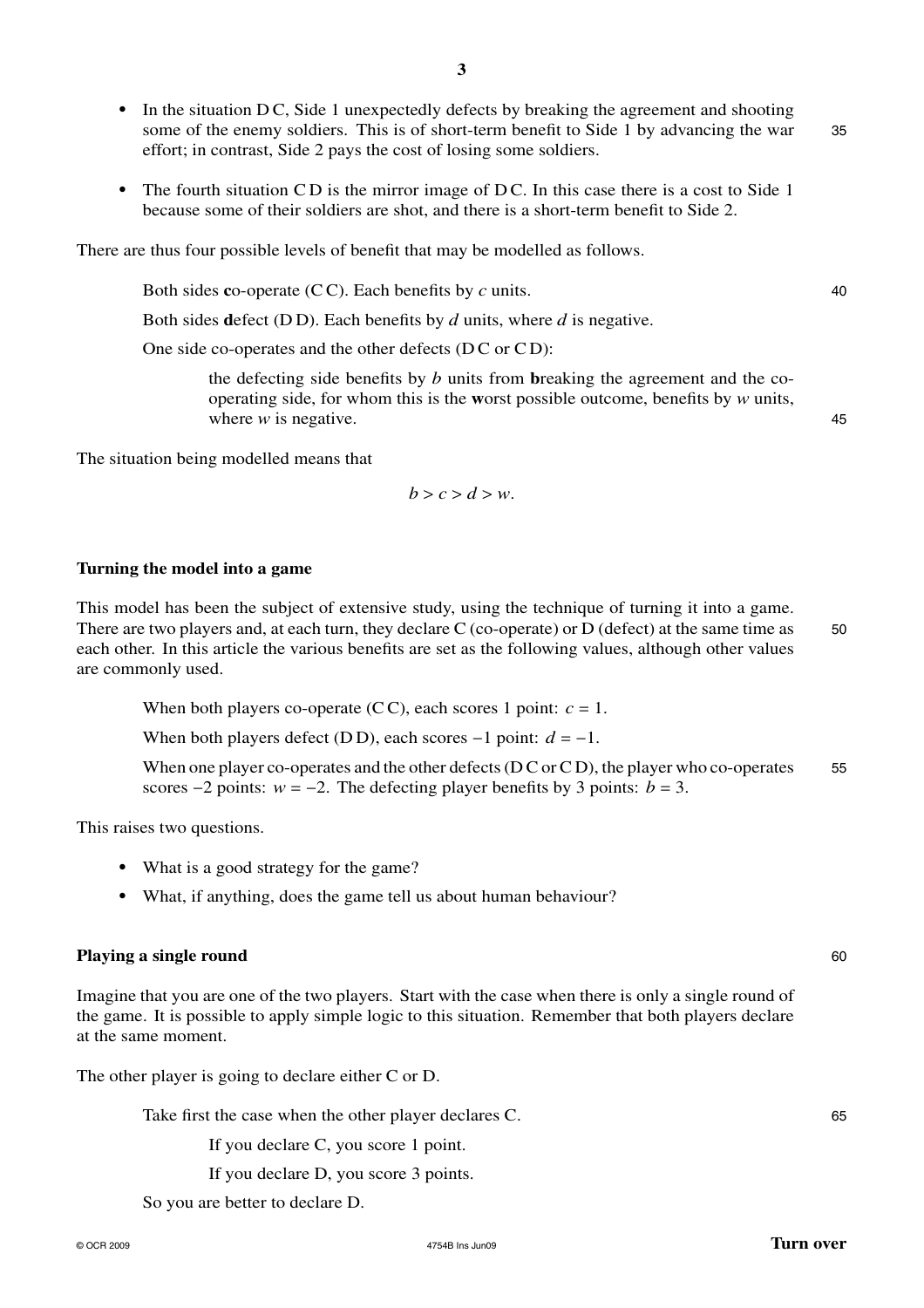Now take the case when the other player declares D.

If you declare C, you score −2 points. 70

If you declare D, you score −1 point.

So again you are better off to declare D.

So, whatever the other player declares, your better option is D.

However, the other player can be expected to apply the same logic and so also to declare D. So the outcome is predictable as being D D, worth −1 point to each player. This seems paradoxical when 75 this is not the best possible outcome for either player, since C C would give both players a score of 1 point.

This result does, however, make sense in terms of human behaviour if neither party expects to meet the other again. Soldiers might shoot to kill in a one-off war-time encounter, and in a single commercial transaction both parties might seek to make as much money out of the other as possible. 80

Co-operation becomes more likely when the two parties expect to have a long-term relationship.

#### **A large number of rounds**

Now suppose that you are playing the Prisoner's Dilemma game with a very large number of rounds, with no end in sight. What is a good strategy ?

#### *Random choice* 85

One possible strategy is to choose C and D at random, both with probability  $\frac{1}{2}$ . Suppose that both players do this independently. Then on any move there are 4 possible outcomes: C C, C D, D C and D D. The scores for these are shown in Table 2.

| Ш<br><b>Jutcome</b> |  | II |  |  |  |
|---------------------|--|----|--|--|--|
| cores               |  |    |  |  |  |

**Table 2**

These four outcomes are all equally likely so each has a probability of occurring on any move of  $\frac{1}{4}$ ; on average each will occur once every 4 rounds. The average score for each player works out to be 90 0.25 points per round.

### *Constant choice*

Another simple strategy is to make the same choice, either C or D, on every round. The problem is that your opponent will soon realise what you are doing and will seek to exploit it. Table 3 shows a case when you always co-operate. At some point, in this example on the third round, your opponent 95 will defect and will continue to do so once it is clear that you will continue to co-operate. The game settles down with you scoring −2 points every round and your opponent 3 points.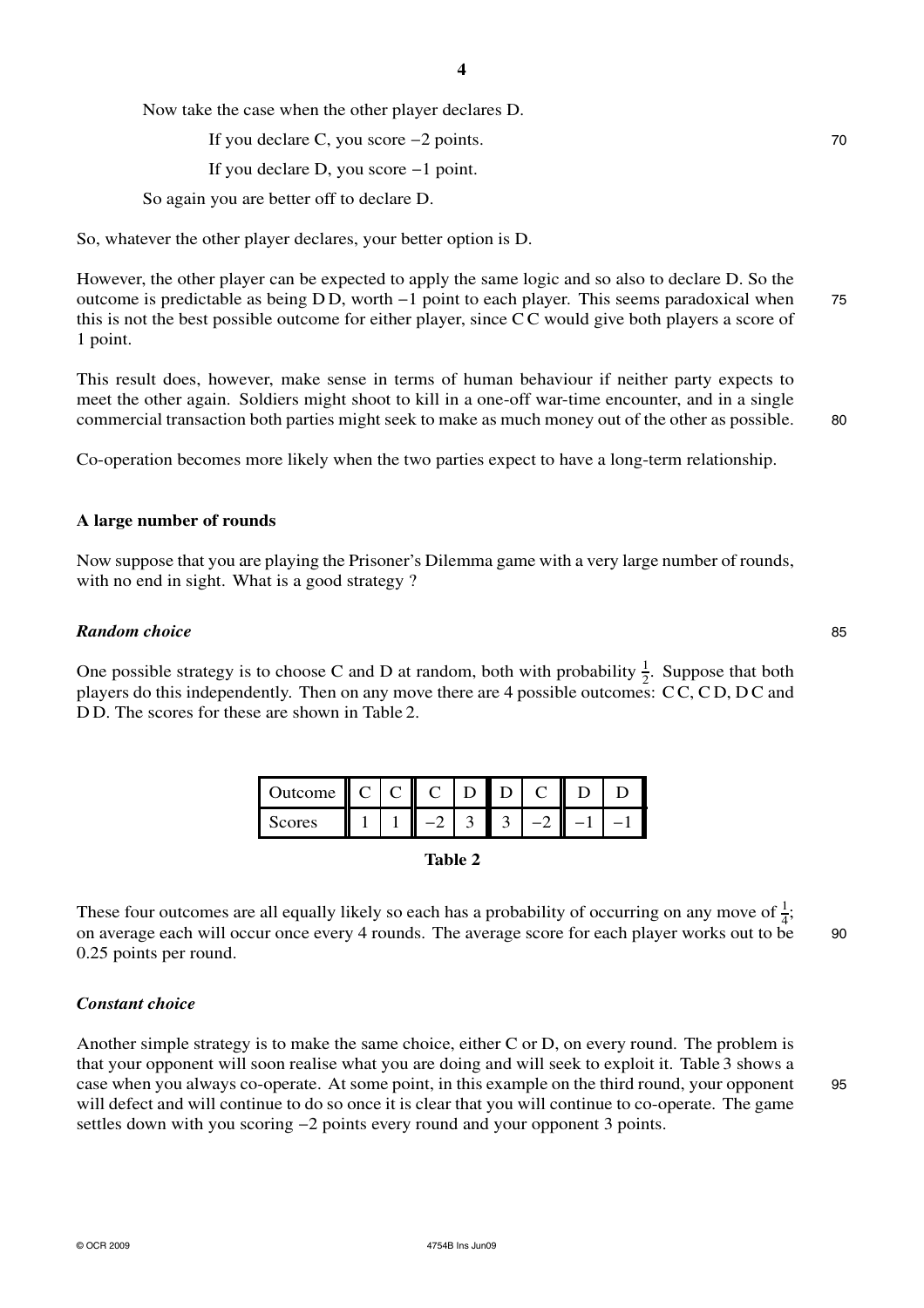| Round          | You           | Opponent                    | <b>Your score</b> | <b>Opponent's score</b> |
|----------------|---------------|-----------------------------|-------------------|-------------------------|
| 1              | $\mathcal{C}$ | $\mathcal{C}_{\mathcal{C}}$ | 1                 |                         |
| 2              | C             | C                           | 1                 |                         |
| 3              | $\mathsf{C}$  | D                           | $-2$              | 3                       |
| $\overline{4}$ | $\mathsf{C}$  | D                           | $-2$              | 3                       |
| 5              | $\mathsf{C}$  | D                           | $-2$              | 3                       |
| 6              | $\mathcal{C}$ | D                           | $-2$              | 3                       |
| 7              | $\mathcal{C}$ | D                           | $-2$              | 3                       |
| 8              | $\mathcal{C}$ | D                           | $-2$              | 3                       |
| 9              | $\mathsf{C}$  | D                           | $-2$              | 3                       |
| 10             | $\mathsf{C}$  | D                           | $-2$              | 3                       |
| $\cdots$       | $\cdots$      | .                           | $\cdots$          | $\cdots$                |

**5**

| mı<br>я |  |
|---------|--|
|---------|--|

Clearly the longer the game goes on the closer your average score approaches −2 points per round and that of your opponent approaches 3.

Table 4 shows a possible game when you always defect. 100

| Round          | You | Opponent     | Your score | <b>Opponent's score</b> |
|----------------|-----|--------------|------------|-------------------------|
| 1              | D   | $\mathsf{C}$ | 3          | $-2$                    |
| $\overline{2}$ | D   | $\mathbf C$  | 3          | $-2$                    |
| 3              | D   | D            | $-1$       | $-1$                    |
| $\overline{4}$ | D   | D            | $-1$       | $-1$                    |
| 5              | D   | $\mathbf C$  | 3          | $-2$                    |
| 6              | D   | D            | $-1$       | $-1$                    |
| 7              | D   | D            | $-1$       | $-1$                    |
| 8              | D   | D            | $-1$       | $-1$                    |
| 9              | D   | D            | $-1$       | $^{-1}$                 |
| 10             | D   | D            | $-1$       | $^{-1}$                 |
| .              | .   | .            | .          | .                       |

#### **Table 4**

After some attempts at co-operation your opponent realises that the best strategy playing against you is also to defect. Once the game settles down you both score −1 point at each round.

Both of these two fixed-choice strategies result in your obtaining a lower average score per round than you would have done by choosing at random. They illustrate the fact that your opponent will try to learn from your play and then to benefit from it. Even though you do not talk to your opponent, 105 communication is still taking place through your actions, as happened between the trenches of the 1st World War.

## $\circ$  OCR 2009 **Turn over**  $\bullet$  4754B Ins Jun09  $\bullet$  4754B Ins Jun09  $\bullet$  **Turn over**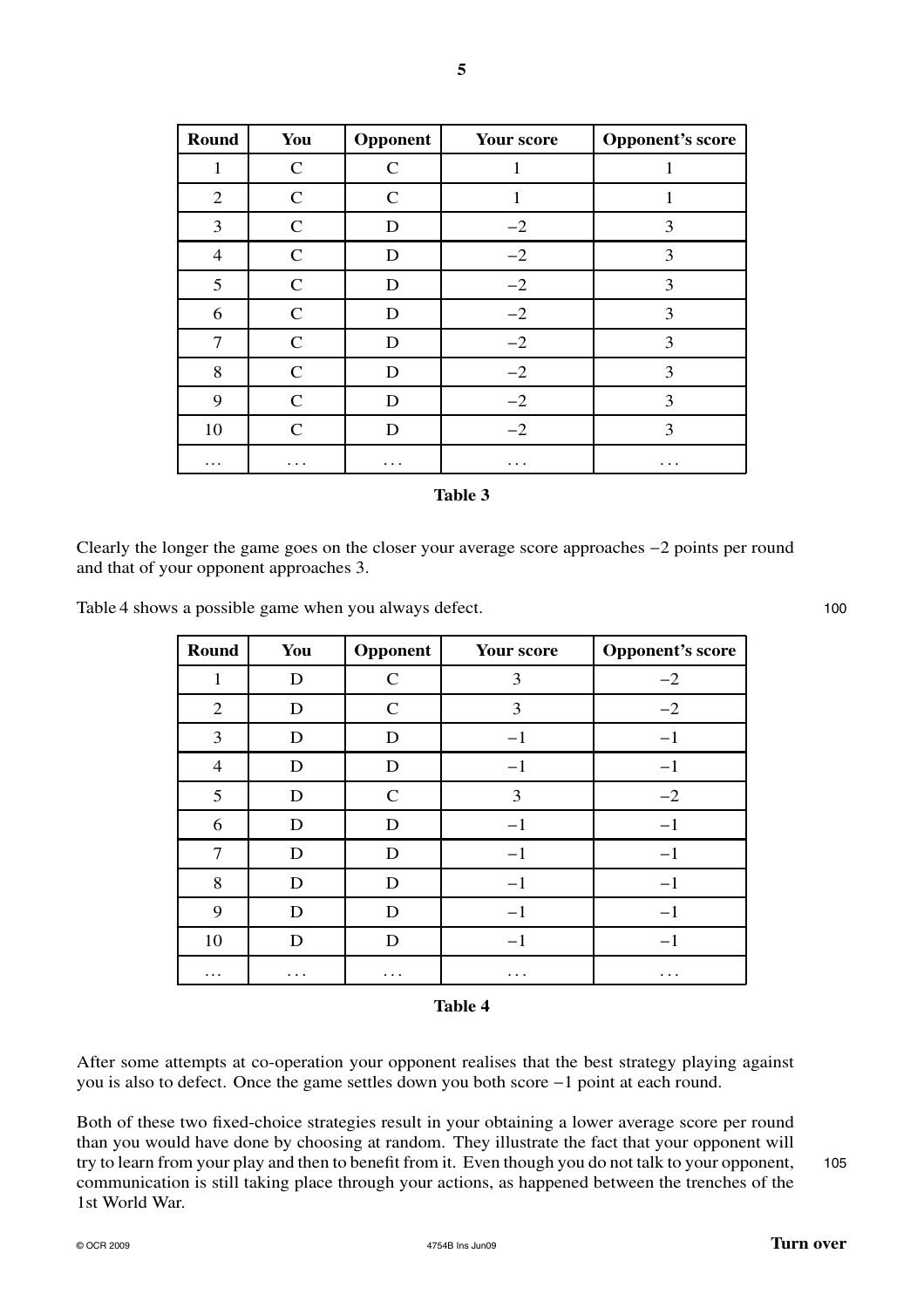## *Tit-for-tat*

An alternative strategy to adopt is 'Tit-for-tat'. In this, you always do the same thing as your opponent did last time. So the first few rounds of a game might be as in Table 5. 110

| Round          | You           | Opponent      | Your score | <b>Opponent's score</b> |
|----------------|---------------|---------------|------------|-------------------------|
| 1              | $\mathsf{C}$  | $\mathbf C$   | 1          | 1                       |
| 2              | $\mathsf{C}$  | $\mathbf C$   | 1          | 1                       |
| 3              | $\mathcal{C}$ | C             |            | 1                       |
| $\overline{4}$ | $\mathsf{C}$  | D             | $-2$       | 3                       |
| 5              | D             | D             | $-1$       | $-1$                    |
| 6              | D             | $\mathcal{C}$ | 3          | $-2$                    |
| 7              | $\mathcal{C}$ | $\mathcal{C}$ |            |                         |
| 8              | $\mathcal{C}$ | D             | $-2$       | 3                       |
| 9              | D             | $\mathcal{C}$ | 3          | $-2$                    |
| 10             | $\mathsf{C}$  | $\mathcal{C}$ | 1          |                         |
| .              |               | .             |            | .                       |

#### **Table 5**

In this example, although you both start off co-operating scoring 1 point per round, in Round 4 your opponent defects and so scores 3 points on that round to your −2. However, you respond immediately by defecting on Round 5 and you continue to defect until the round after your opponent next co-operates; thus your opponent co-operates on Round 6 and you co-operate again on Round 7.

Over Rounds 4, 5 and 6 your opponent scores  $3 + (-1) + (-2) = 0$  points and this is less than the 115 3 points that would have resulted from co-operating for those three rounds.

In Round 8 your opponent tests you by defecting again and you respond immediately by defecting in Round 9. By Round 10 you are back to mutual co-operation but this short-term defection has cost your opponent 1 point.

Once your Tit-for-tat strategy is clear, the only sensible thing for your opponent to do is to co-operate 120 at every round, leading to a long-term average score of 1 point per round for both of you.

Thus Tit-for-tat is a strategy which allows long-term co-operation to evolve. It was used strictly in the 1st World War. Both sides knew that if they fired at the other, there would be instant retaliation.

The example in Table 5 illustrates an important feature of the scoring system for the Prisoner's Dilemma game. In Rounds 8 and 9, your opponent scored  $3 + (-2) = 1$  point; since this was less 125 than the  $2 \times 1 = 2$  points available for continued co-operation, defection did not pay. The benefits *b*, *c*, *d* and *w* were assigned the values 3, 1, −1 and −2 respectively, but these are not the only possible values that obey the inequality on line 47,  $b > c > d > w$ . If, for example, *b* were given the value 10 and the other values remained the same, then a short-term defection would be a profitable thing to  $\sim$  130

So for long-term co-operation to be the best option, the following further condition must be fulfilled.

$$
b+w<2c.
$$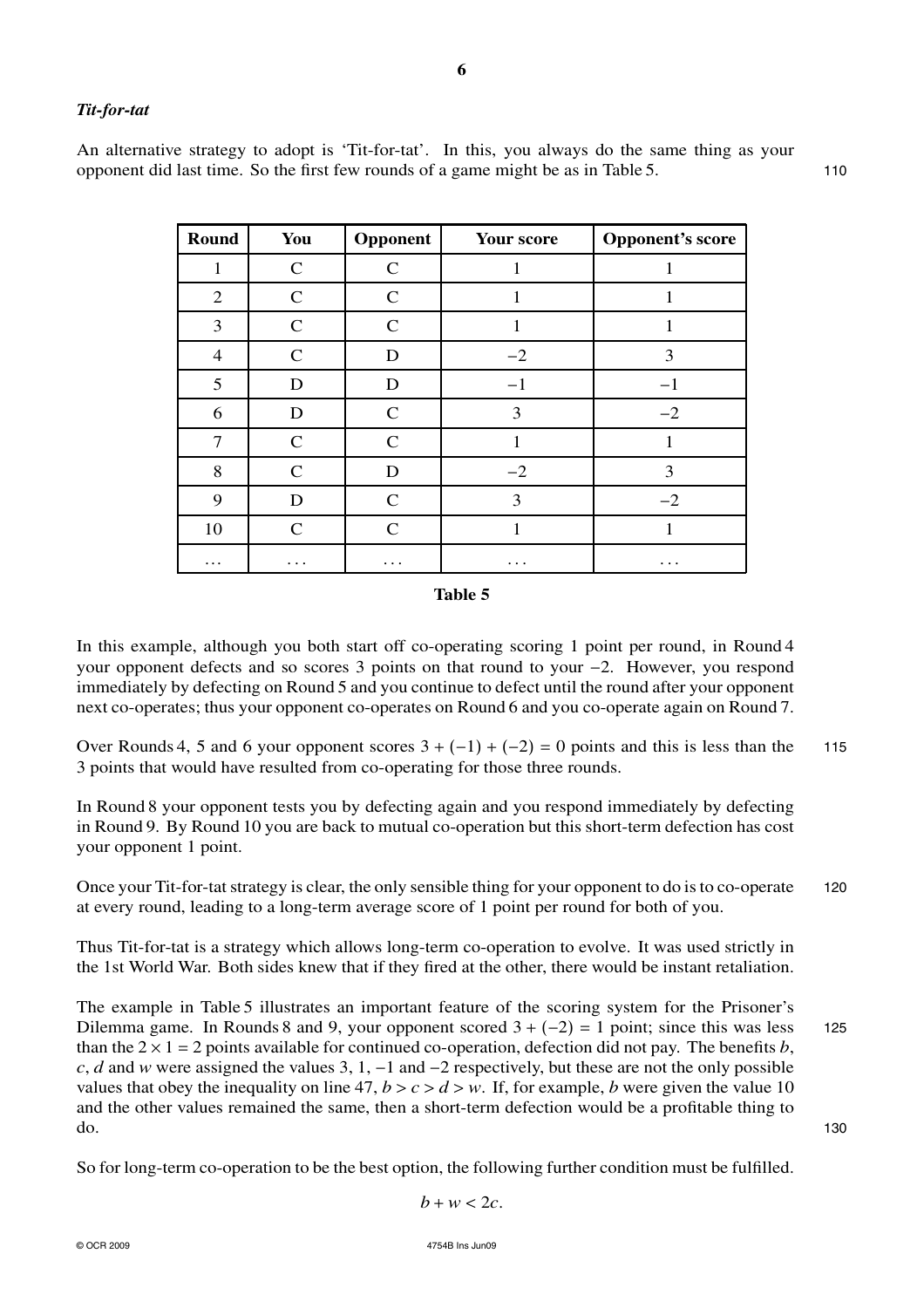This inequality may be written as  $b < 2c - w$  and may be interpreted as saying that long-term co-operation is only possible if the benefit from defection, *b*, is not too great.

#### **Competitions for the best strategy** 135

Because the Prisoner's Dilemma can be used to model a great variety of situations, it has attracted a large amount of academic interest; many research papers have been written about it. In 1984 Robert Axelrod published *The Evolution of Co-operation*; it has now become a classic book on the subject. In this he reported on a large computer-based competition to determine the best strategy. There were 62 entries, each in the form of a computer program, from a wide variety of sources. 140 Each of them played all the others over 200 rounds, and the whole exercise was carried out 5 times. The winning strategy was Tit-for-tat.

Axelrod analysed the most successful strategies and found they all had certain characteristics, which he described in the following terms.

- **•** They were all *nice*; that is they would not defect before the opponent did. 145
- **•** They would always *retaliate* when an opponent defected.
- **•** They were *forgiving*, returning to co-operation once the opponent ceased to defect.
- **•** They were *non-envious*, seeking to maximise their own benefit rather than to reduce that of their opponents.

If this sounds rather idealistic, it is not. It is a statement that a selfish individual acting entirely out 150 of self-interest will nonetheless behave in ways that are generally thought to be good.

#### **In conclusion**

This article introduces the Prisoner's Dilemma game, but it only scratches the surface. The game itself can be refined in various ways but there is much more that can be learnt from it even in its simplest form. 155

It is said that one of the challenges for mathematics is to develop techniques for studying and predicting human behaviour. The Prisoner's Dilemma provides one example of how using a suitable game may allow this to be done.